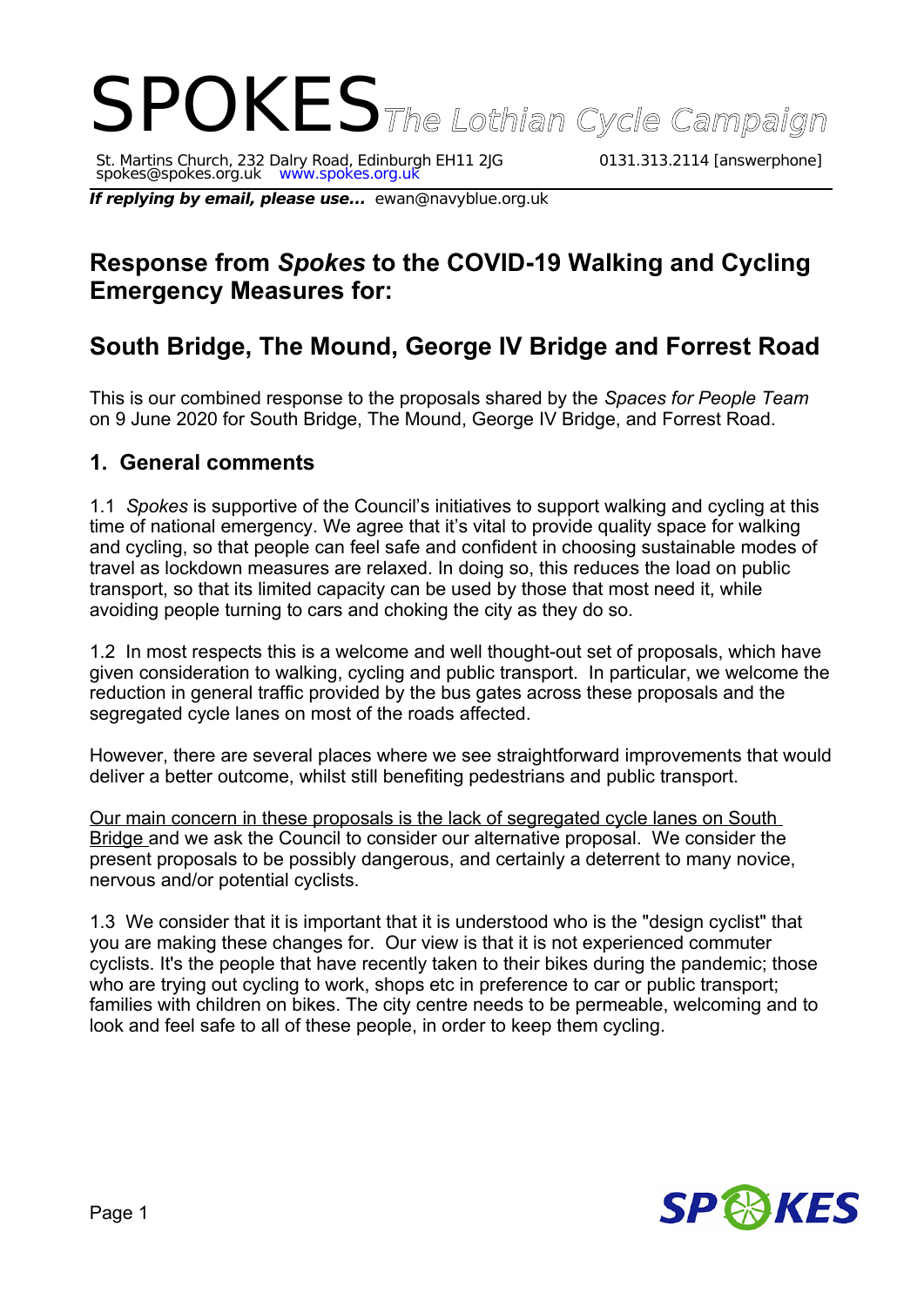#### **2. Throughout**

2.1 Please provide ASL lead-ins at all junctions and review ASL lengths.

The main roads covered by these proposals are arterial bus routes and so even the reduction in general traffic will still mean that it is typical for there to be several buses queued on junction approaches. It is vital that ASL lead-ins are provided so that cyclists can safely access the ASL, where they can be visible ahead of the queueing buses rather than hidden amongst them. Indeed, the need for social distancing makes clear access to the ASL even more important.

Without a lead-in lane, cyclists are forced to filter through the queuing traffic (intimidating in the first place) and cannot see if the ASL is clear. They may filter through only to find that the ASL is full and be forced to compromise on social distancing. An ASL lead-in allows for cyclists to queue one behind each other, naturally 2m apart. Therefore, ASLs should also be lengthened to increase capacity while social distancing.

We suggest ASL lead-in lanes at the following locations:

- 1. South Bridge southbound at the Chambers Street junction it's often full today and the proposed footway widening will reduce capacity by half, which is unacceptable, especially given the need for some cyclists to be positioned correctly for the commonly-made right turn into Chambers Street. Please lengthen the ASL box to maintain capacity;
- 2. George IV Bridge southbound as it flows into Bristo Place also a busy one that is sometimes full today.

We suggest additional ASLs at:

- 3. Greyfriars Place/Forrest Road, northbound, as it flows onto George IV Bridge. There isn't one there today as the only path is forward and so an ASL is not typically provided. But in practice cyclists are already lining up for the right turn into Chambers Street and it will be even more important than today to be positioned right with all the diverted traffic coming out of Chambers Street;
- 4. The Mound/Market St junction northbound, where it would be particularly helpful for right-turning cyclists

2.2 We have a general concern about the interrelationship between lane widths, temporary segregation methods and mandatory lanes, which we ask be considered.

In our experience, drivers (including bus drivers) often treat the painted white line (with or without wands) as though it were a physical boundary and drive close to it - meaning that they can be too close to safely pass anybody on a bike, unless the cycle lane is wide enough. That is why the usual standard for segregation is a 500mm wide kerb. If the lanes aren't wide enough and there is no gap, then they really aren't "safe" and people are being given a false sense of security.

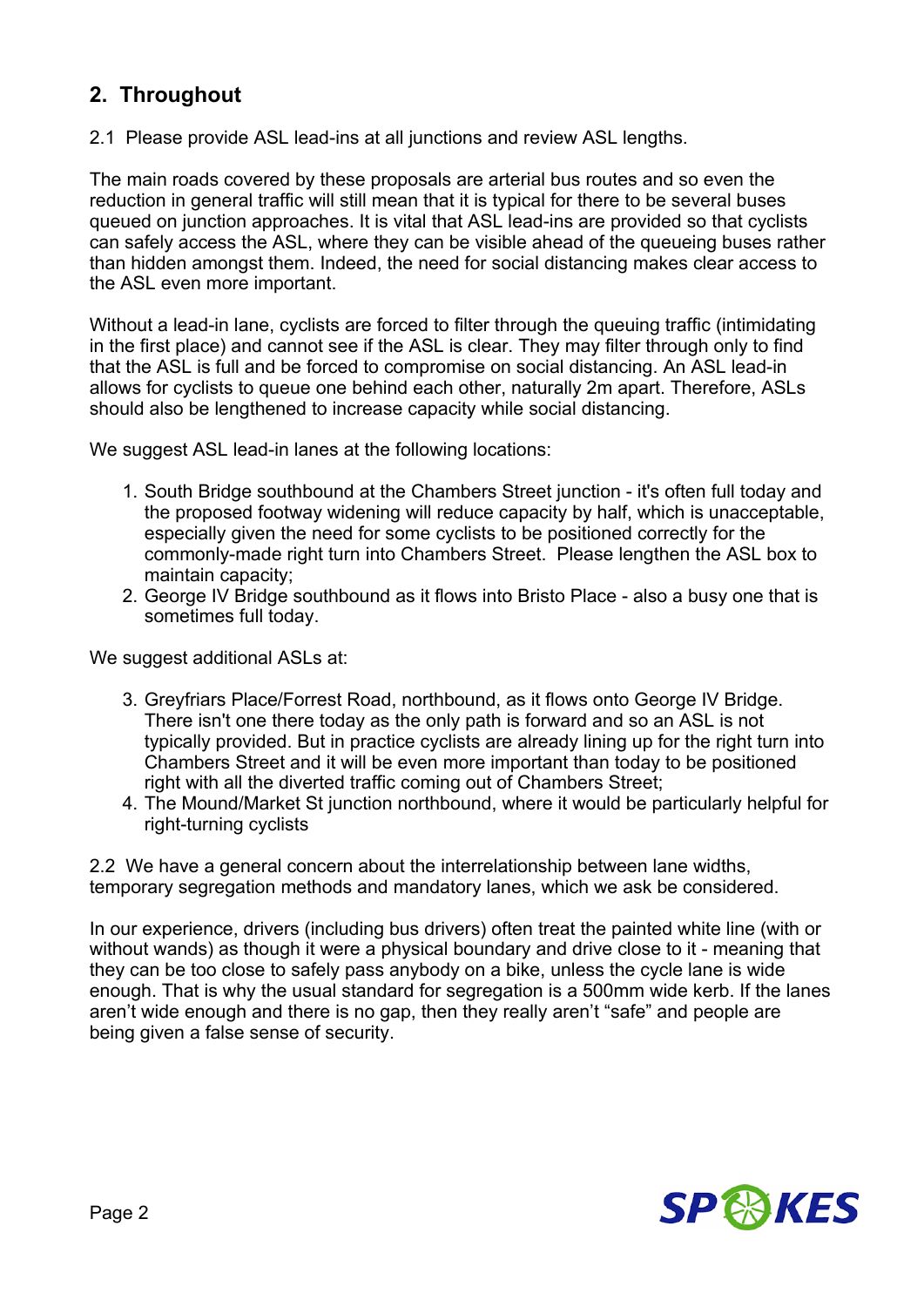## **3. South Bridge**

3.1 We very strongly recommend that the inside traffic lane on South Bridge is divided between a footway extension and a mandatory cycle lane; in preference to requiring cyclists to share a single lane with buses and taxis. There looks to be sufficient space to accommodate this, as the red dashed line indicating 3m out from the building line, is seldom within the inside lane, other than at the approach to the High Street Junction. However, this can be alleviated northbound by providing an ASL in the bus lane, accessed from the cycle lane; and some pedestrians may choose to walk round the other side of the Tron.

A single lane to be used by cyclists as well as buses and taxis is much more scary and indeed dangerous than a normal bus lane with an adjacent traffic lane. Buses and taxis will sometimes be reluctant, or unable, to move sufficiently to the right to overtake cyclists in a safe and non-scary manner, because they will face oncoming traffic. Some taxi drivers may choose to overtake nonetheless, whilst others will get frustrated sitting behind slower cyclists or those with trailers, cargo bikes, trikes for people with disabilities, etc. Even where space is available for a safe overtake, this is absolutely not the kind of situation to encourage people to use a bike. Yet this is a major cycle connection between residential South Edinburgh and the employment opportunities in Leith.

The inclusion of the cycle lane proposed above would also achieve consistency with George IV Bridge and avoid confusion for cyclists; in South Bridge cyclists use the road side of the barriers, whereas in George IV Bridge cyclists use the pavement side!

If this recommendation is not accepted, we ask that serious consideration by given to a widening of the bus lanes and, importantly, to the creation of a ASL with lead-in at the High Street junction northbound – with the lead-in space being in the inside lane.

## **4. The Mound**

4.1 Instead of having two lanes southbound at Bank Street, when all buses go straight ahead, we suggest using the space to widen the existing narrow cycle lanes.

4.2 If possible, widen the southbound traffic lane on the bend prior to Market St, as buses often encroach into the existing cycle lane there.

4.3 If possible, widen the downhill cycle lane at the corner of Bank Street as drivers often cut the corner .

4.4 Please note that vehicles loading/waiting at start of Bank Street northbound is currently a problem.

4.5 Repairs to the surface in the uphill cycle lane would be very beneficial.

#### **5. George IV Bridge (and Chambers Street)**

5.1 The advisory cycle lane in Greyfriars Place should be segregated, or at least made mandatory, as a lot of northbound traffic from Forrest Row cuts the corner here.

5.2 Please repeat the cycle symbols within the cycle/pedestrian space as a reminder to



Page 3